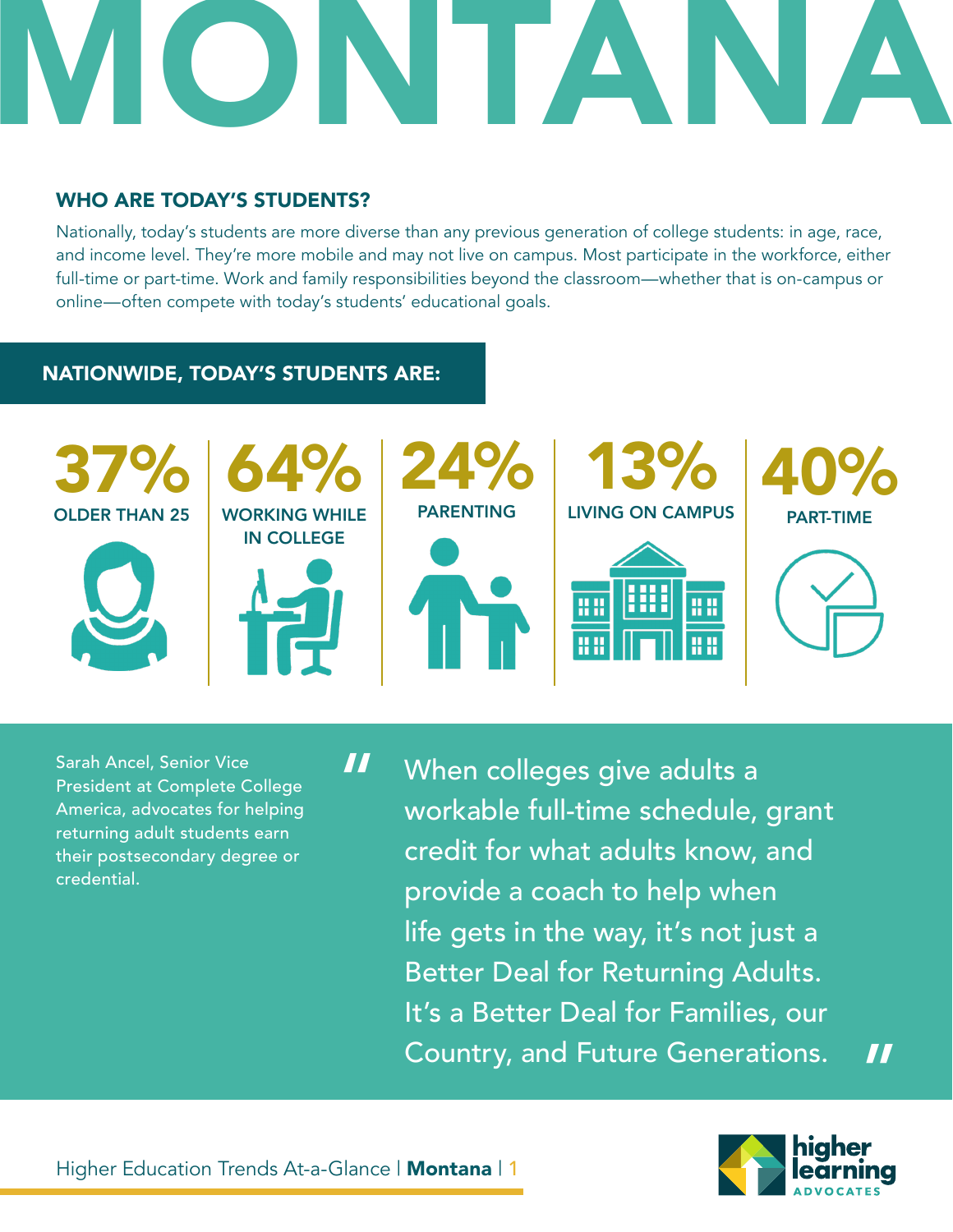

# SNAPSHOT: How do Montana's numbers stack up?

To better understand how Montana compares to the national higher education landscape, look to the data below detailing trends in enrollment, federal student aid, tuition and fees, earnings, and attainment comparing national and state level data.



**Perkins Loan** 

*Source: Federal Student Aid Data Center. Direct Loan Program. AY 2016-2017 Quarter 4, Award Year Summary. https://studentaid.ed.gov/sa/about/datacenter/student/title-iv Source: Federal Student Aid Data Center. Grant* 

*Volume. AY 2016-2017 Quarter 4, Award Summary. https://studentaid.ed.gov/sa/about/data-center/ student/title-iv*

*Source: Federal Student Aid Data Center. Campus-Based Program. AY 2016-2017. https://studentaid. ed.gov/sa/about/data-center/student/title-iv*



# 70% nationwide. 2

*1 Includes Direct Subsidized Loan, Direct Unsubsidized Loans, Parent PLUS, Grad PLUS, and Perkins Loan.* 

student loans,<sup>1</sup> compared to

*2 https://www.cnbc.com/2017/07/03/this-is-the-agemost-americans-pay-off-their-student-loans.html*



3.0% 5.0%

Higher Education Trends At-a-Glance | Montana | 2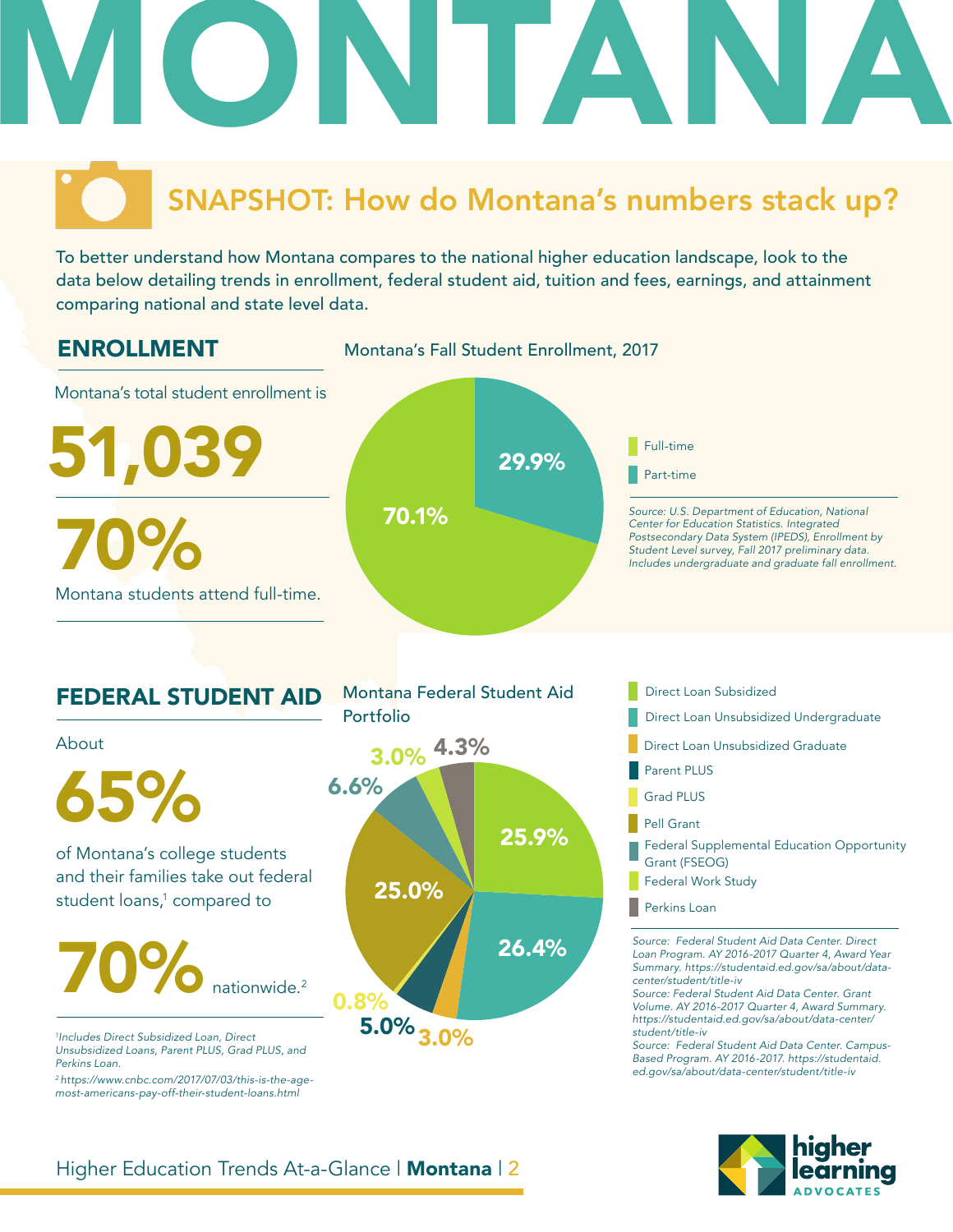

# SNAPSHOT: How do Montana's numbers stack up?

## TUITION & FEES

Montana's institutions of higher education tuition & fees are below the national average at public four-year institutions.

*Source: College Board. Trends in College Pricing 2018. Figure 5 and 6. https://trends.collegeboard. org/college-pricing*

*Source: College Board. Average Tuition and Fees and Room and Board in Current Dollars, 2017-18 and 2018-19.*

*https://trends.collegeboard.org/college-pricing/* figures-tables/average-published-undergraduate*charges-sector-2018-19*

## ATTAINMENT

In 2016-2017, above-average rates of Montana students obtained bachelor's degrees compared to the rest of the nation, but below-average rates of Montana students obtained associate's degrees and certificates.

*Source: U.S. Department of Education, National Center for Education Statistics. Integrated Postsecondary Education Data System (IPEDS), Completions Survey by Gender, 2016-2017 academic year. Source: Ginder, S.A., Kelly-Reid, J.E., and Mann, F.B. (2018). Postsecondary Institutions and Cost of Attendance in 2017– 18; Degrees and Other Awards Conferred, 2016–17; and 12-Month Enrollment, 2016–17: First Look (Provisional Data) (NCES 2018-060rev). U.S. Department of Education. Washington, DC: National Center for Education Statistics. Retrieved November 2018 from https://nces.ed.gov/pubs2018/2018060REV.pdf*

Note: Certificates only include less than one year and at *least one year but less than 4 years.* 

#### Average Tuition & Fees | 2018-2019



#### Percentage of Degrees & Certificates Awarded | 2016-2017



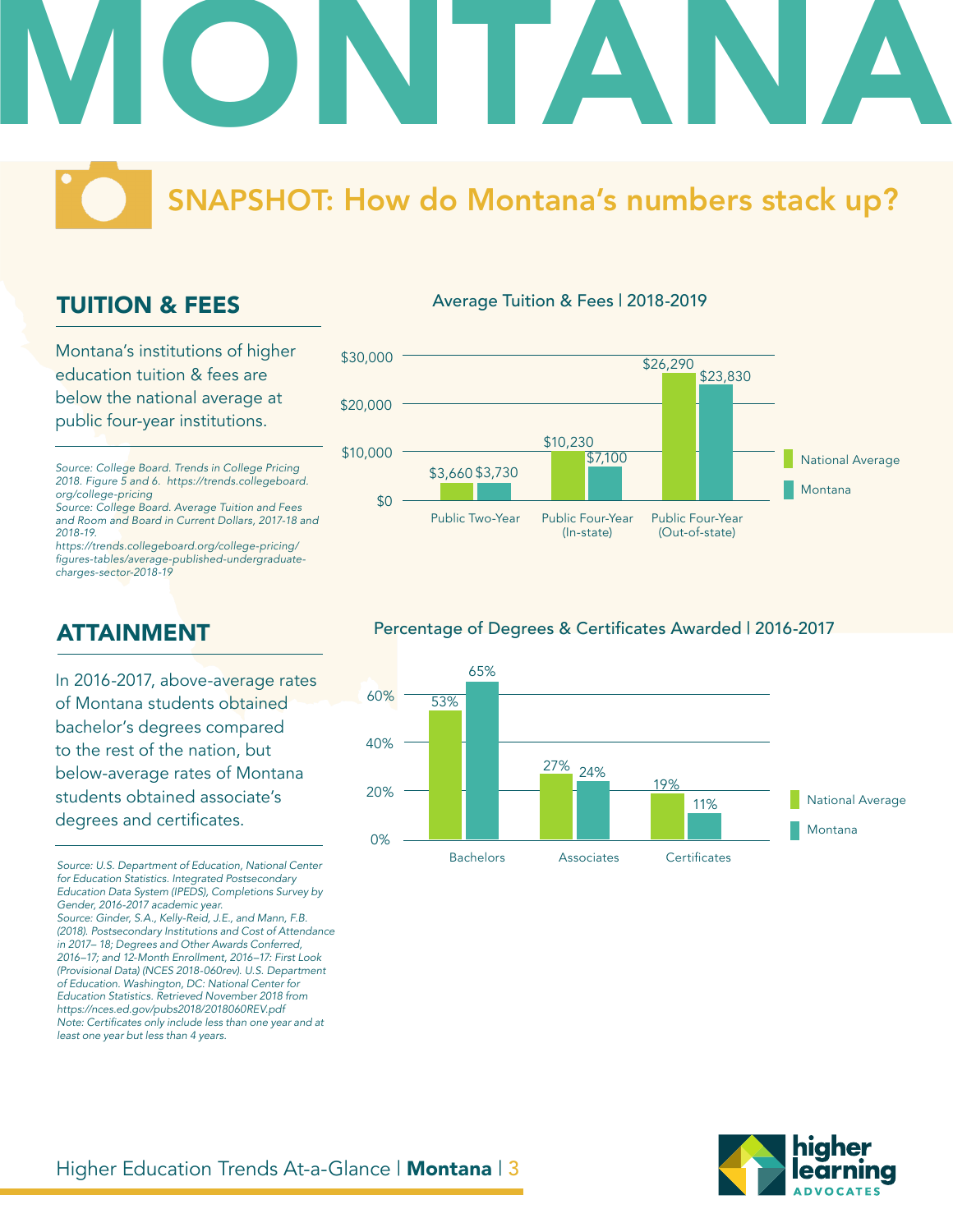

# SNAPSHOT: How do Montana's numbers stack up?

## ATTAINMENT *continued*

Montana Education Levels for Residents Ages 25-64

As of February 2019,

10.0% 4.7%

of Montana residents ages 25- 64 have obtained a certificate or postsecondary degree.

NATIONALLY,

47.6%

of Americans ages 25-64 have obtained a certificate or postsecondary degree.3



Percentage of Montana Residents Ages 25-64 with at least an Associate's Degree by Race



*Source: Lumina Foundation. A Stronger Nation. February 22, 2019. http://strongernation.luminafoundation.org/ report/2019/#state/MT*



<sup>3</sup>*http://strongernation.luminafoundation.org/ report/2019/#state/MT*

Higher Education Trends At-a-Glance | Montana | 4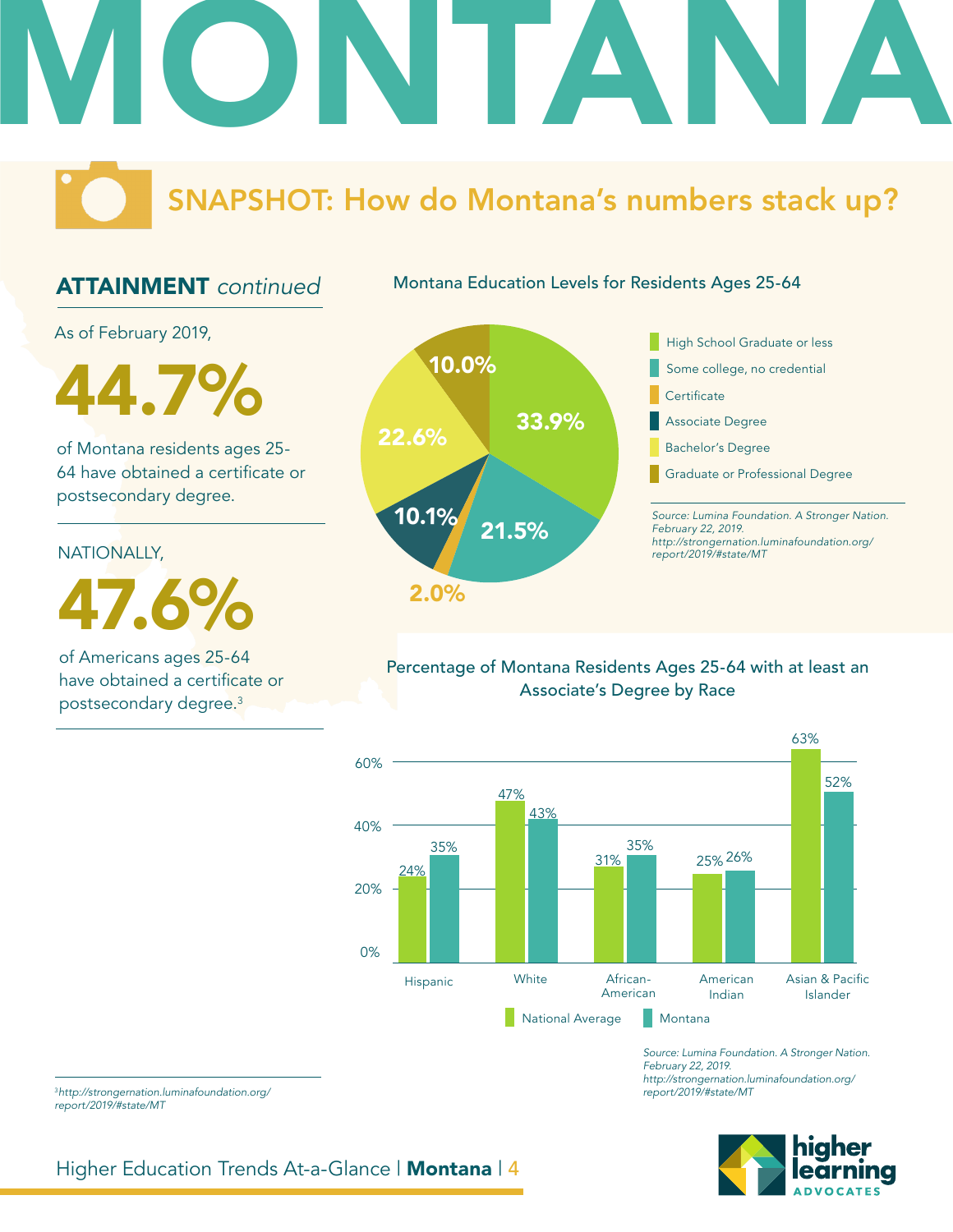# MONTANA

# SNAPSHOT: How do Montana's numbers stack up?

## EARNINGS AND EMPLOYMENT

Americans who earn a postsecondary degree or credential have higher earnings potential.

*Source: Georgetown University Center for Education*  and Workforce. Certificates: Gateway to Gainful *Employment and College Degrees. https://cew.* georgetown.edu/cew-reports/certificates/

Montana workers with higher levels of postsecondary attainment have more earning power than their peers with less than a bachelor's degree. The median earnings of Montana residents is below the national average.

*Source: U.S. Census Bureau, Earnings in the Past 12 Months, 2012-2016 American Community Survey 5-Year Estimates.* https://factfinder.census.gov/faces/tableservices/

*jsf/pages/productview.xhtml?pid=ACS\_09\_5YR\_ S1501&prodType=table*

## The majority of jobs nationwide in 2020 will require education beyond high school.

*Source: Anthony P. Carnevale, Nicole Smith, and Jeff Strohl. Georgetown Center for Education and Workforce. Recovery: Job Growth and Education Requirements through 2020. June 26, 2013. https://cew.georgetown.edu/cew-reports/ recovery-job-growth-and-education-requirementsthrough-2020/*

## National Average Earnings of U.S. Workers By Educational Attainment



#### Median Earnings by Educational Attainment for Montana Residents Aged 25 and Over



#### Percentage of Jobs that will Require Postsecondary Education by 2020





Higher Education Trends At-a-Glance | Montana | 5